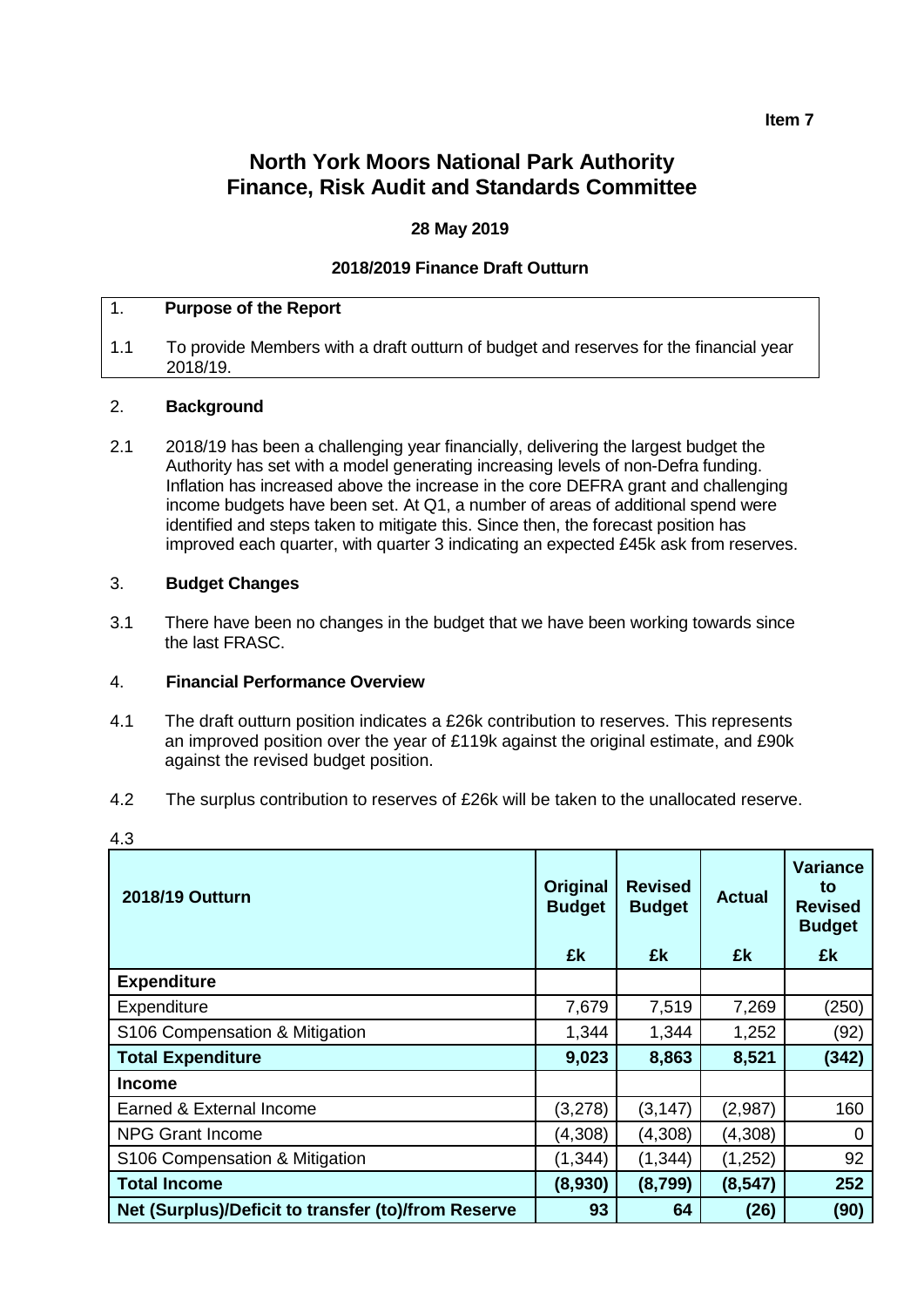- 4.4 The improved position over the year has been driven predominantly by :-
	- Genuine efficiency savings in the year, including on Local Plan.
	- Increased focus in Conservation on externally funded projects such as the Rye and Esk rather than core grant spend.
	- In year budget reductions to accommodate increased costs elsewhere
	- Tight control on salary budgets and most other spend.
- 4.5 At Q3 a forecast deficit of £45k was reported. Since then the outturn has improved by £73k. This is mainly driven by :-
	- Local plan savings which were not forecast of £20k.
	- Car park income performance was £17k better than expected due to improved performance in quarter 4.
	- Gallery margins were £15k higher than expected with costs for the year being lower than anticipated.
	- Visitor centre income maintaining performance in quarter 4 resulted in higher income by £7k.
	- £8k higher underspends in conservation than anticipated.
- 4.6 Capital spend in the year was £485.2k all funded from revenue budgets or revenue reserves.
- 4.7 Recharges were lower than expected in the year by £206k due to changes in spend levels in the corporate and democratic core and a change to the recharge basis for two posts not being incorporated in the budget. Recharges do not impact the bottom line.
- 4.8 Further details of income and expenditure variances can be found in **Appendices 1 and 2** of the report.

## 5. **Earned Income Performance**

5.1 Earned income is increasingly vital to the financial sustainability of the Authority and therefore an area of key focus. The main income streams are illustrated below.

| <b>Key Earned Income</b><br><b>Streams (£k)</b> | <b>Revised</b><br><b>Budget</b> | <b>Actual</b> | <b>Variance</b><br>to<br>budget |
|-------------------------------------------------|---------------------------------|---------------|---------------------------------|
| <b>Car Parks</b>                                | (491)                           | (488)         | 3                               |
| <b>Visitor Centres</b>                          | (199)                           | (206)         |                                 |
| <b>Planning Fees</b>                            | (306)                           | (273)         | 33                              |

5.2

- 5.3 At quarter 3, it was anticipated that car parking would fall short of the budget by £20k due to a poor Easter performance and vandalism and theft of car park ticket machines, plus a cautious approach being adopted given the vulnerability of this income stream to the weather. The excellent weather in February half term week resulted in very positive income numbers for that month, and then a similar scenario in the last week of March meant that income was just £3k short of budget.
- 5.4 Car parking and visitor centre budgets were set at challenging levels, reflecting increased performance in this area in recent years. Visitor centre income was exceeding budget at Q3, with higher figures from Sutton Bank more than offsetting below budget performance at the Moors Centre. As a result income was £7k higher than budget overall.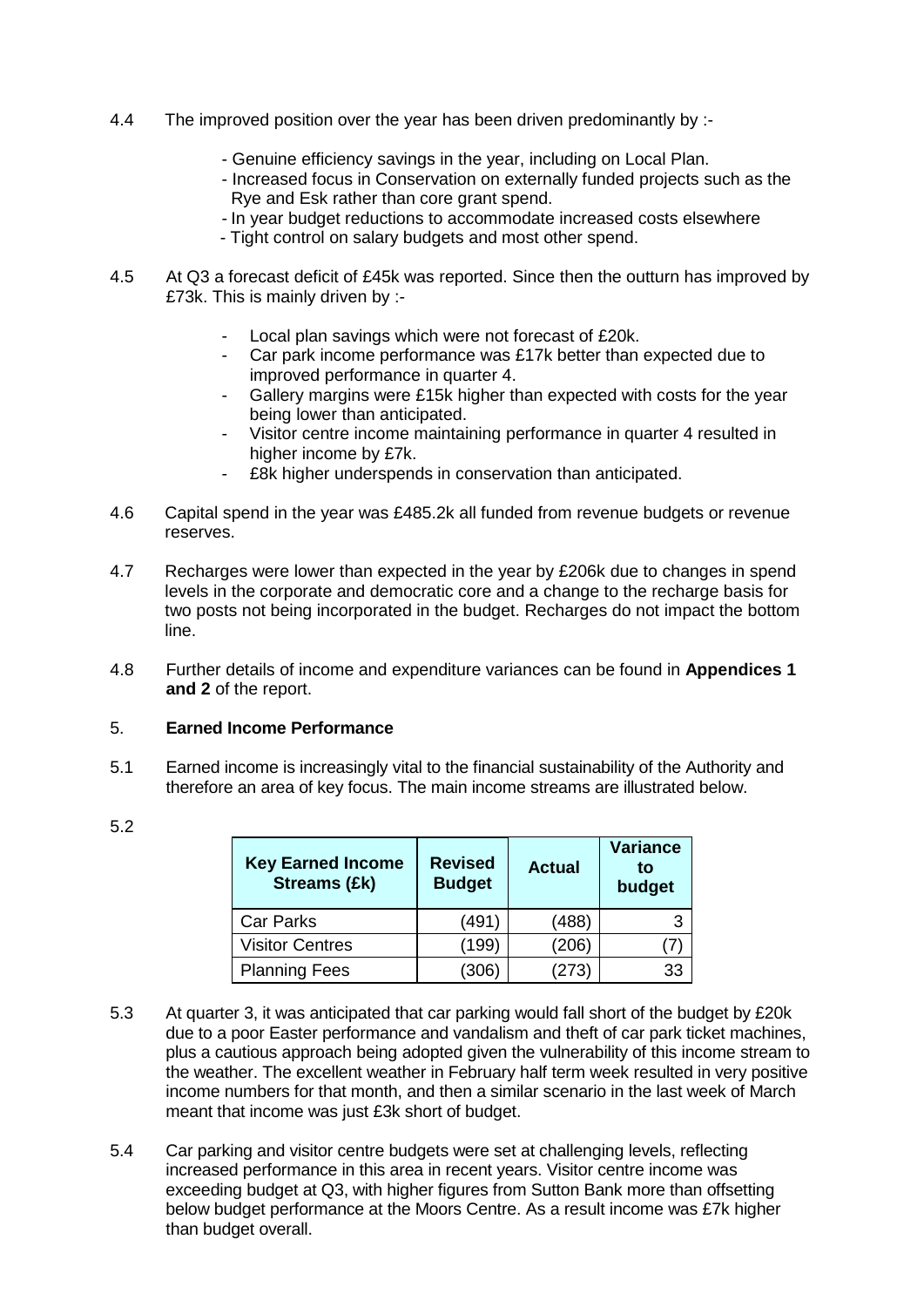- 5.5 The gallery at the Moors Centres had a very successful year, with margins exceeding budget by £24k through an increase in sales whilst maintaining control of its cost base.
- 5.6 Early in the year, planning fees were reduced by £50k as there was no visibility of any large applications in year. This proved to be the case, so assumptions of large planning fees are not included in future budgets except insofar as they are reflected in averaged predictions. At Q3 S106 income in relation to planning fees was forecast to be £20k lower than budget because of the low number of opportunities to charge these types of fees and this too has been reflected in future budgets. In addition to that, planning fees remained lower in Q4 and fell £13k short of the target for the year overall.

# 6. **S106 – Polyhalite Update**

- 6.1 Spend in the year was £1.252m against a budget of £1.344m.
- 6.2 Payments through the Woodsmith Mine s106 agreement are made annually on or around the date of the Commencement of Development- the 4th May. From the date of receiving the contribution, the Authority has up to 3 years to spend the money so the programme of spend will always result in some money being carried forward into the next financial year.
- 6.3 Specifically for this year, for the Landscape and Ecology contribution some projects that were planned for 2018/19 were not able to be completed in the financial year due to constraints related to permissions, weather, pre project health and safety work and shortage of craftspeople to deliver work on the ground. All of these projects are scheduled to be completed by Autumn 2019.
- 6.4 For the Core Policy D work, the amount of compensation provided in the agreement exceeds the amount of woodland creation required in the early years of the agreement. Each annual payment must be drawn down in full before the next anniversary of commencement of development which leaves a surplus in the Core Policy D income. As the woodland creation programme expands, this surplus will be reduced.
- 6.5 There were some Tourism Business payments that were paid in April so although they were not completed within the financial year, they were completed in the 'polyhalite' year.

## 7. **Reserves**

7.1 The opening reserves balance of £2.139m has increased to £2.657m by the end of this financial year.

| Reserve Summary 2018/19 (£k)                   | 2018/19<br><b>Opening</b><br><b>Position</b> | <b>Movement in</b><br><b>Reserves</b> | 2018/19<br><b>Closing</b><br>balance |
|------------------------------------------------|----------------------------------------------|---------------------------------------|--------------------------------------|
| <b>Total Restricted and Committed Reserves</b> | (865)                                        | (603)                                 | (1,468)                              |
| <b>Committee Approved Reserves</b>             | (1, 151)                                     | 221                                   | (930)                                |
| <b>General Unallocated Reserve</b>             | (123)                                        | (136)                                 | (259)                                |
| <b>Total Reserve Balance</b>                   | (2, 139)                                     | (518)                                 | 2.657                                |

7.2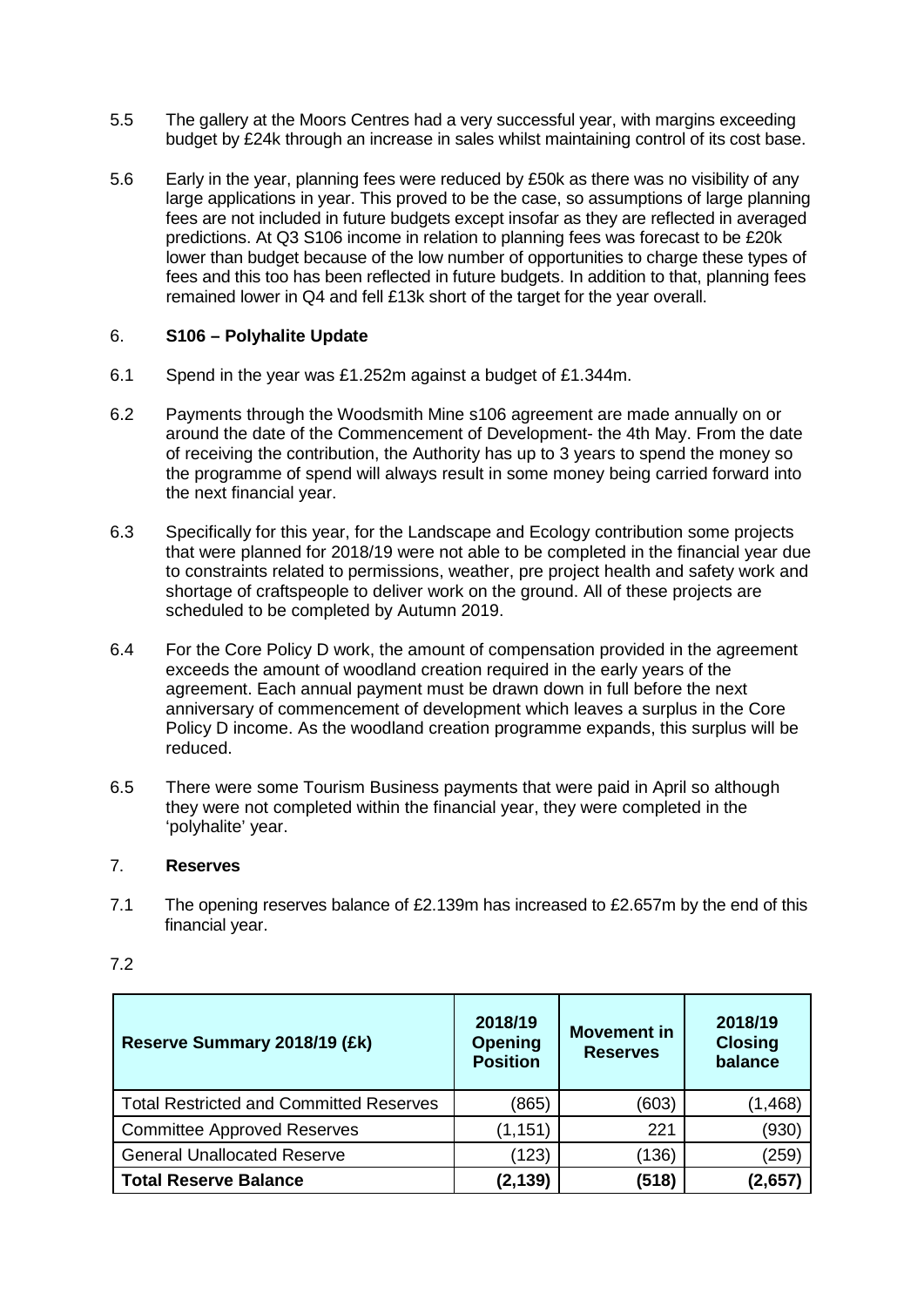- 7.3 There has been a rise in the restricted reserves, with funding in advance from S106, TEL and National Trails being ring-fenced to be set against future spend.
- 7.4 The MTFS programme to spend reserves on projects approved by Committee is continuing but at a slower pace than anticipated. Plans are still in place for this to be spent as illustrated in **Appendix 3** (and see paper in private section of this agenda).

| <b>General Unallocated Reserve</b>      | ГW    |
|-----------------------------------------|-------|
|                                         |       |
| 2018/19 Opening position                | (123) |
| Grosmont car park no longer going ahead | (110) |
| <b>Surplus 2018/19</b>                  |       |
| 2018/19 Forecast Closing Balance        | 259   |

7.5 The movement in the year on the General Unallocated Reserve is illustrated below:

- 7.6 We continue to manage reserves against future risk, and will increase the Emergency reserves to £285k from 1 April 2019 as agreed in the budget which will reduce the unallocated reserve to £181k. A number of potential future risk areas have been identified, and these are covered in the financial management update paper on this agenda.
- 7.7 A detailed table of the reserves can be found in **Appendix 3.**

# 8. **Conclusion**

- 8.1 The final management accounts outturn position (subject to audit) indicates a contribution to reserves of £26k, £119k better than the original estimate.
- 8.2 The reserves balance is expected to increase this year to £2,657m with £259k remaining unallocated in the General Reserve, but there has been a planned reduction in the level of reserves which is not committed or restricted.

## 9. **Recommendations**

9.1 That Members note the content of the report.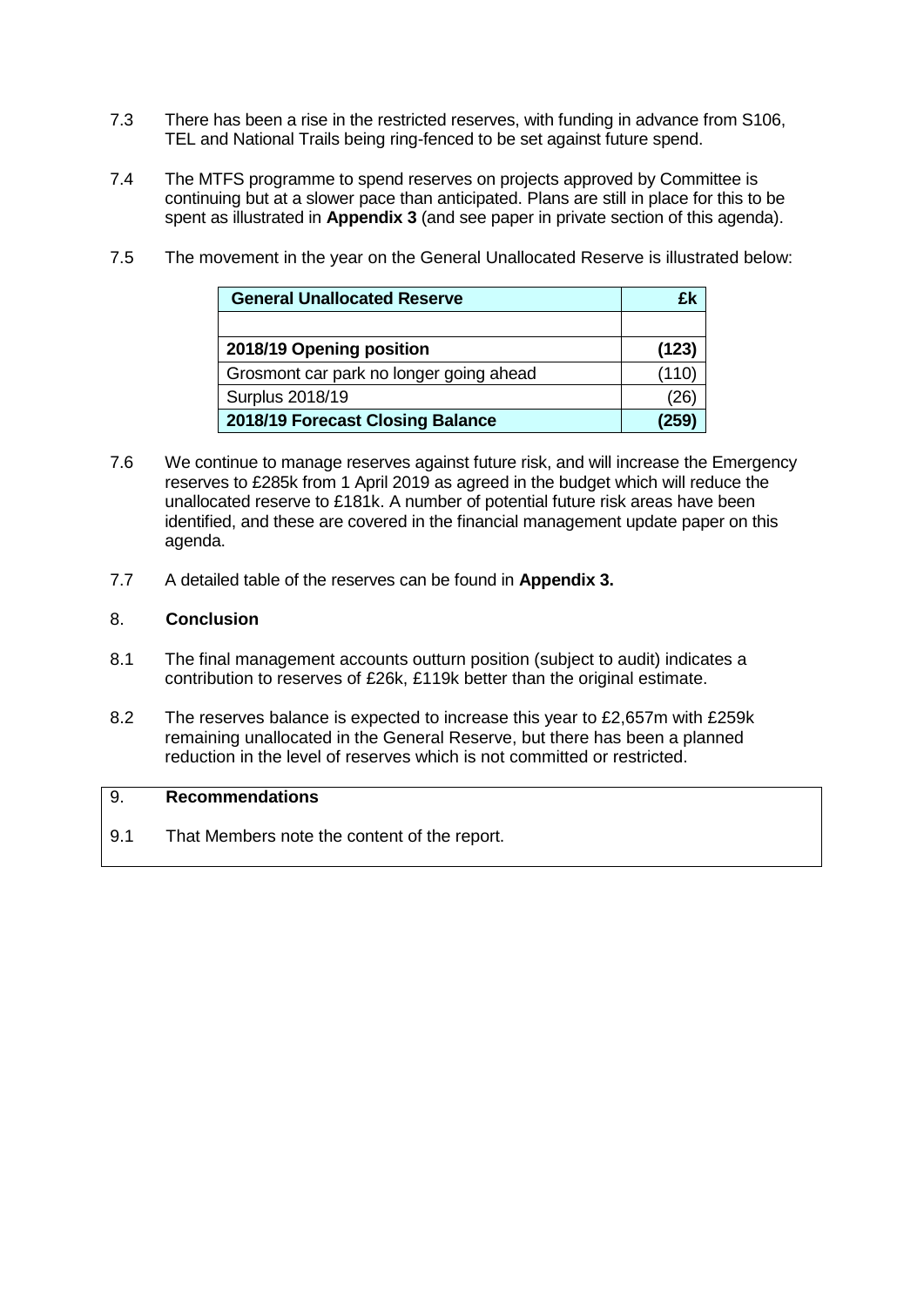| <b>Appendix 1</b> |  |
|-------------------|--|
|-------------------|--|

| 2018/19 Income and Expenditure Summary as at 31st March 2019 |                                       |                     |                |                                                                                                                                                                                                                                                                                                                                                                                                                                     |  |  |
|--------------------------------------------------------------|---------------------------------------|---------------------|----------------|-------------------------------------------------------------------------------------------------------------------------------------------------------------------------------------------------------------------------------------------------------------------------------------------------------------------------------------------------------------------------------------------------------------------------------------|--|--|
| <b>Expenditure</b>                                           | <b>Revised</b><br><b>Budget</b><br>£k | <b>Actual</b><br>£k | Variance<br>£k | <b>Commentary</b>                                                                                                                                                                                                                                                                                                                                                                                                                   |  |  |
| <b>Natural Environment</b>                                   | 1,027                                 | 936                 | (90)           | Underspends on connectivity of £38k due to increased focus on externally<br>funded connectivity projects such as Rye and Esk. Employee costs lower<br>than expected due to vacancies and additional costs for Director post not<br>required for the full year £45k plus lower recharges (see corporate and<br>democratic core).                                                                                                     |  |  |
| <b>Cultural Heritage</b>                                     | 1,614                                 | 1,265               | (349)          | Reduced costs as a result of delays in the Land of Iron project partially offset<br>by reduced income. Lower recharges (see corporate and democratic core).                                                                                                                                                                                                                                                                         |  |  |
| <b>Recreation Management</b>                                 | 1,226                                 | 1,288               | 62             | Higher spend on National Trails and Unclassified Unsurfaced Roads projects<br>due to additional income received in year. Higher car park costs due to<br>replacement of vandalised or stolen meters and increased apprentice vehicle<br>running costs including the increasing cost of diesel is offset by lower<br>employee costs as a result of vacancies in the year and lower recharges (see<br>corporate and democratic core). |  |  |
| <b>Promoting Understanding</b>                               | 1,635                                 | 1,633               | (3)            | Higher £43k costs on Coastal Communities Fund as a result of project timing<br>are offset by additional grant income below. Lower recharges (see corporate<br>and democratic core).                                                                                                                                                                                                                                                 |  |  |
| Rangers and Volunteers                                       | 812                                   | 787                 | (25)           | Lower recharges (see corporate and democratic core).                                                                                                                                                                                                                                                                                                                                                                                |  |  |
| Development Management                                       | 751                                   | 721                 | (30)           | An enforcement case has resulted in legal fees exceeding budget by £19k.<br>This is offset by lower costs in processing planning applications due to the<br>mix of application types £11k and lower recharges (see corporate and<br>democratic core)                                                                                                                                                                                |  |  |
| <b>Forward Planning</b>                                      | 344                                   | 311                 | (33)           | Local Plan budgets were £20k lower after avoiding the need to update<br>technical work on housing following changes to Government policy plus less<br>casual staff time was needed than forecast as the team were able to reduce<br>the amount of resource used during the consultation period and the final<br>quarter of the year. Lower recharges £13k (see corporate and democratic<br>core).                                   |  |  |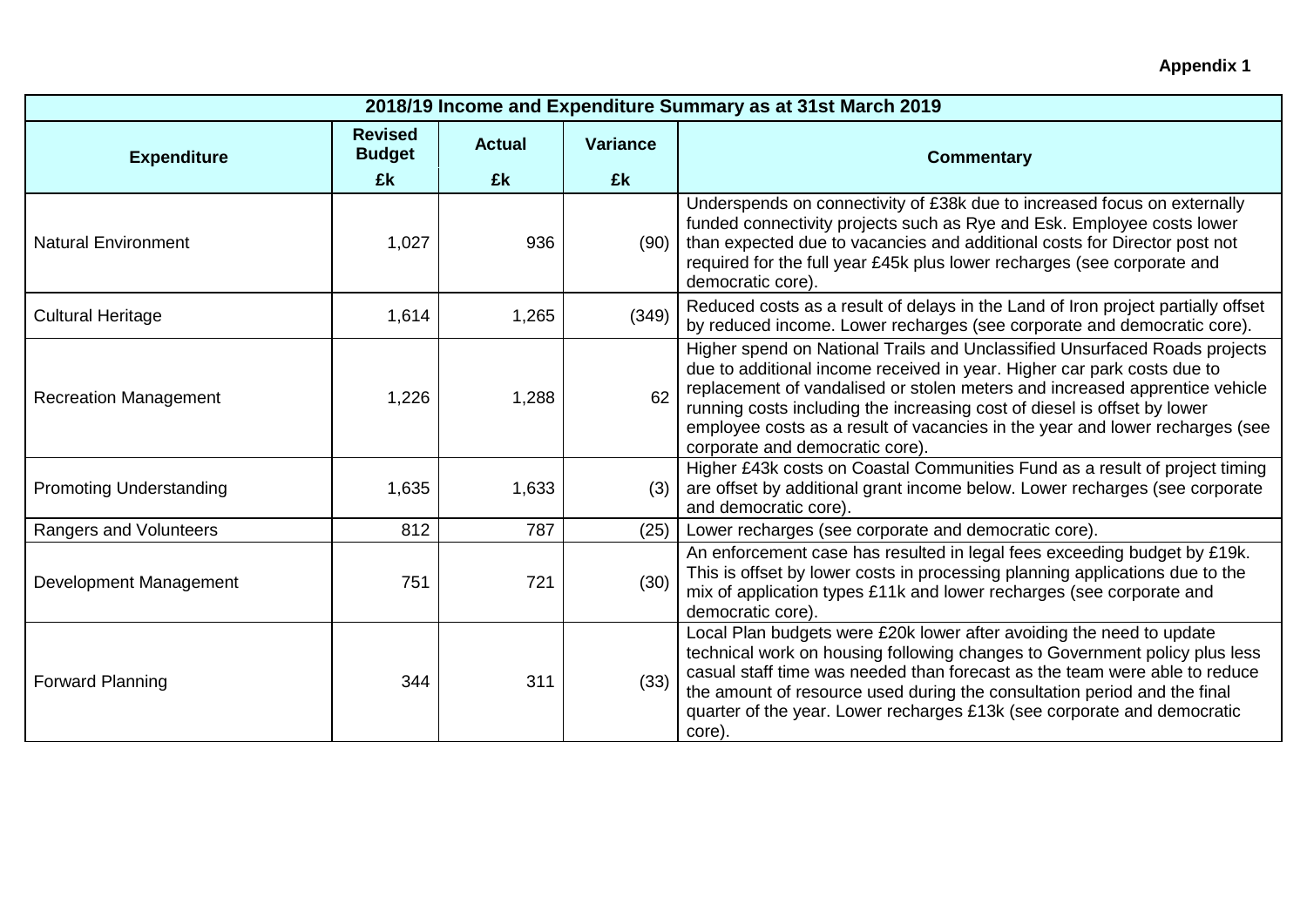| <b>Corporate and Democratic Core</b> | 109      | 328   | 218   | Internal recharges were £206k lower than budgeted. This is due to the central<br>budget for job revaluations being moved to the budgets where salary<br>changes were made, reductions in budgets at Q1 to help mitigate overspends<br>and an error in the budgeted recharge basis for two posts resulting in more<br>costs being retained in the core. Power and rates costs for the Old Vicarage<br>and Beaconsfield were higher than budget in the year due to a combination<br>of inflation and an increase in space being occupied in the buildings £10k. In<br>addition, more unexpected maintenance was required than would normally be<br>expected with works to the boiler and driveway £10k. Funds set aside for<br>HMRC audit were not required £7k. |
|--------------------------------------|----------|-------|-------|----------------------------------------------------------------------------------------------------------------------------------------------------------------------------------------------------------------------------------------------------------------------------------------------------------------------------------------------------------------------------------------------------------------------------------------------------------------------------------------------------------------------------------------------------------------------------------------------------------------------------------------------------------------------------------------------------------------------------------------------------------------|
| <b>Total Function Expenditure</b>    | 7,519    | 7,269 | (250) |                                                                                                                                                                                                                                                                                                                                                                                                                                                                                                                                                                                                                                                                                                                                                                |
| S106 Compensation & Mitigation       | 1,344    | 1,252 | (92)  | See section 6 of the report.                                                                                                                                                                                                                                                                                                                                                                                                                                                                                                                                                                                                                                                                                                                                   |
| <b>Total Expenditure</b>             | 8,863    | 8,521 | (342) |                                                                                                                                                                                                                                                                                                                                                                                                                                                                                                                                                                                                                                                                                                                                                                |
|                                      |          |       |       |                                                                                                                                                                                                                                                                                                                                                                                                                                                                                                                                                                                                                                                                                                                                                                |
| <b>Income</b>                        |          |       |       |                                                                                                                                                                                                                                                                                                                                                                                                                                                                                                                                                                                                                                                                                                                                                                |
| <b>Natural Environment</b>           | (290)    | (291) | (2)   |                                                                                                                                                                                                                                                                                                                                                                                                                                                                                                                                                                                                                                                                                                                                                                |
| <b>Cultural Heritage</b>             | (1, 225) | (905) | 320   | Lower income due to slippage in the project reflected in lower costs above.                                                                                                                                                                                                                                                                                                                                                                                                                                                                                                                                                                                                                                                                                    |
| <b>Recreation Management</b>         | (704)    | (797) | (92)  | National Trails and Unclassified Unsurfaced Roads project income offset by<br>increased costs £71k. Car park income was £3k lower than the revised<br>budget. This was excellent performance good results in most months of the<br>year more than offsetting a poor Easter and ticket machine thefts. Education<br>has generated £6k additional income in the year through its activities.<br>Unexpected income from Over Silton in the year of £6k.                                                                                                                                                                                                                                                                                                           |
| <b>Promoting Understanding</b>       | (563)    | (641) |       | Coastal Communities Fund grant was higher than expected but this is offset<br>by costs above £45k. Exhibitions and visitor centre exceeded income by £28k<br>$(78)$ and £7k respectively. The former was achieved while maintaining the cost<br>budgets and was boosted by an increased proportion of exhibitions with work<br>for sale in the year.                                                                                                                                                                                                                                                                                                                                                                                                           |
| Rangers and Volunteers               | (4)      | (6)   | (1)   |                                                                                                                                                                                                                                                                                                                                                                                                                                                                                                                                                                                                                                                                                                                                                                |
| Development Management               | (266)    | (241) | 25    | Lower S106 income due to reduced opportunities to charge applicants plus<br>lower planning fees as a result of a change in the mix of planning applications<br>than assumed in the budget.                                                                                                                                                                                                                                                                                                                                                                                                                                                                                                                                                                     |
| <b>Forward Planning</b>              | (60)     | (50)  | 10    | Lower Burdens / Brownfield Grants from Ministry of Housing, Communities<br>and Local Government than anticipated.                                                                                                                                                                                                                                                                                                                                                                                                                                                                                                                                                                                                                                              |
| <b>Corporate and Democratic Core</b> | (34)     | (56)  | (22)  | Higher donations plus higher interest as a result of the increased Bank of<br>England rate in year and higher cash balances due to slower spend in<br>reserves.                                                                                                                                                                                                                                                                                                                                                                                                                                                                                                                                                                                                |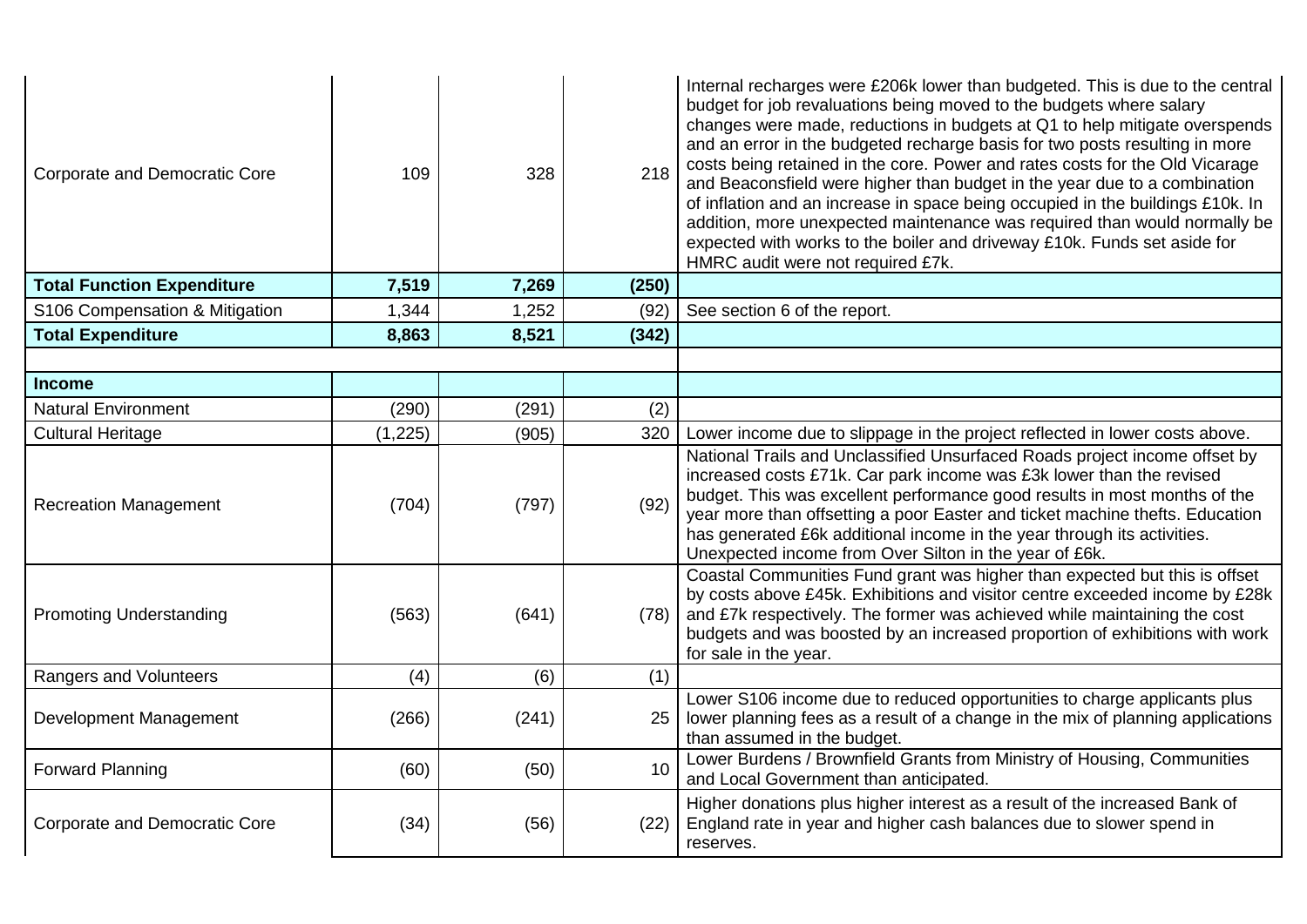| <b>DEFRA Grant</b>             | (4,308)  | (4,308)  | $\Omega$ |                                   |
|--------------------------------|----------|----------|----------|-----------------------------------|
| <b>Total Function Income</b>   | (7, 454) | (7, 295) | 160      |                                   |
| S106 Compensation & Mitigation | (1, 344) | (1,252)  |          | 92   See section 6 of the report. |
| <b>Total Income</b>            | (8,799)  | (8, 547) | 252      |                                   |
|                                |          |          |          |                                   |
| <b>NET SURPLUS</b>             | 64       | (26)     | (90)     |                                   |
|                                |          |          |          |                                   |
| <b>TRANSFER TO RESERVES</b>    | 64       | (26)     | (90)     |                                   |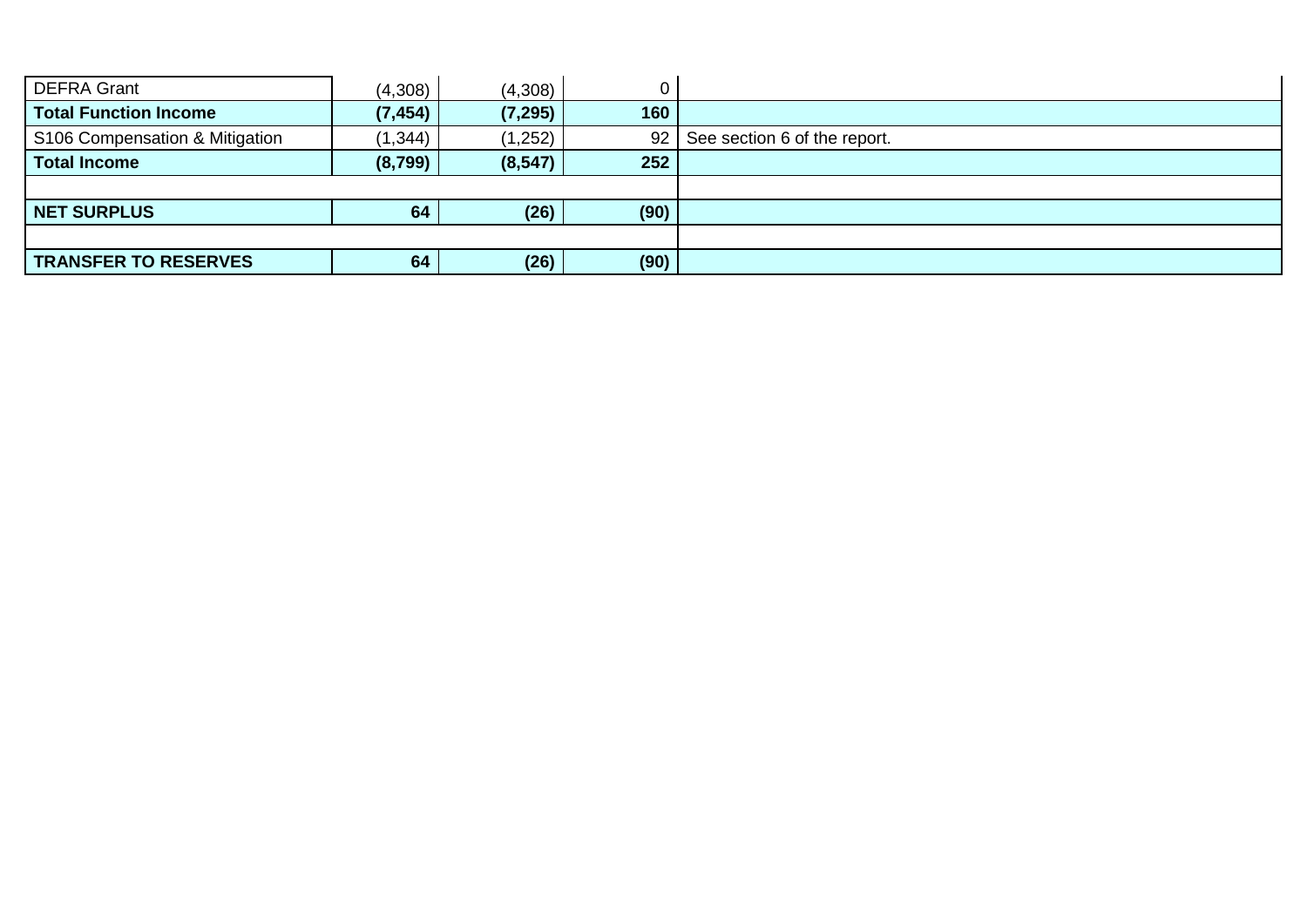| £k                                                | <b>Revised</b><br><b>Budget</b> | <b>Actual</b> | <b>Variance</b> |
|---------------------------------------------------|---------------------------------|---------------|-----------------|
| <b>Expenditure Type</b>                           |                                 |               |                 |
| Employees (excluding S106 employees)              | 3,776                           | 3,757         | (19)            |
| Premises                                          | 357                             | 394           | 37              |
| Transport                                         | 193                             | 226           | 33              |
| <b>Supplies and Services</b>                      | 2,867                           | 2,548         | (319)           |
| <b>Third Party Payments</b>                       | 326                             | 344           | 18              |
| Section 106 Expenditure                           | 1,344                           | 1,252         | (92)            |
| <b>Total Expenditure</b>                          | 8,863                           | 8,521         | (342)           |
|                                                   |                                 |               |                 |
| <b>Income Type</b>                                |                                 |               |                 |
| <b>Lottery Funded Grants</b>                      | (1, 242)                        | (867)         | 375             |
| <b>Other External Grants (Excluding</b><br>DEFRA) | (560)                           | (546)         | 14              |
| <b>Retail Sales</b>                               | (209)                           | (212)         | (3)             |
| Planning Income                                   | (260)                           | (239)         | 21              |
| Car Park Income                                   | (491)                           | (484)         | 7               |
| Donations                                         | 0                               | (10)          | (10)            |
| Other Income                                      | (262)                           | (334)         | (72)            |
| <b>Match Funding</b>                              | (88)                            | (242)         | (154)           |
| <b>Capital Receipts</b>                           | (15)                            | (27)          | (12)            |
| <b>Investment Income</b>                          | (20)                            | (27)          | (7)             |
| Section 106 Income                                | (1, 344)                        | (1, 251)      | 93              |
| <b>DEFRA GRANT</b>                                | (4,308)                         | (4,308)       | 0               |
| <b>Total Income</b>                               | (8, 799)                        | (8, 547)      | 252             |